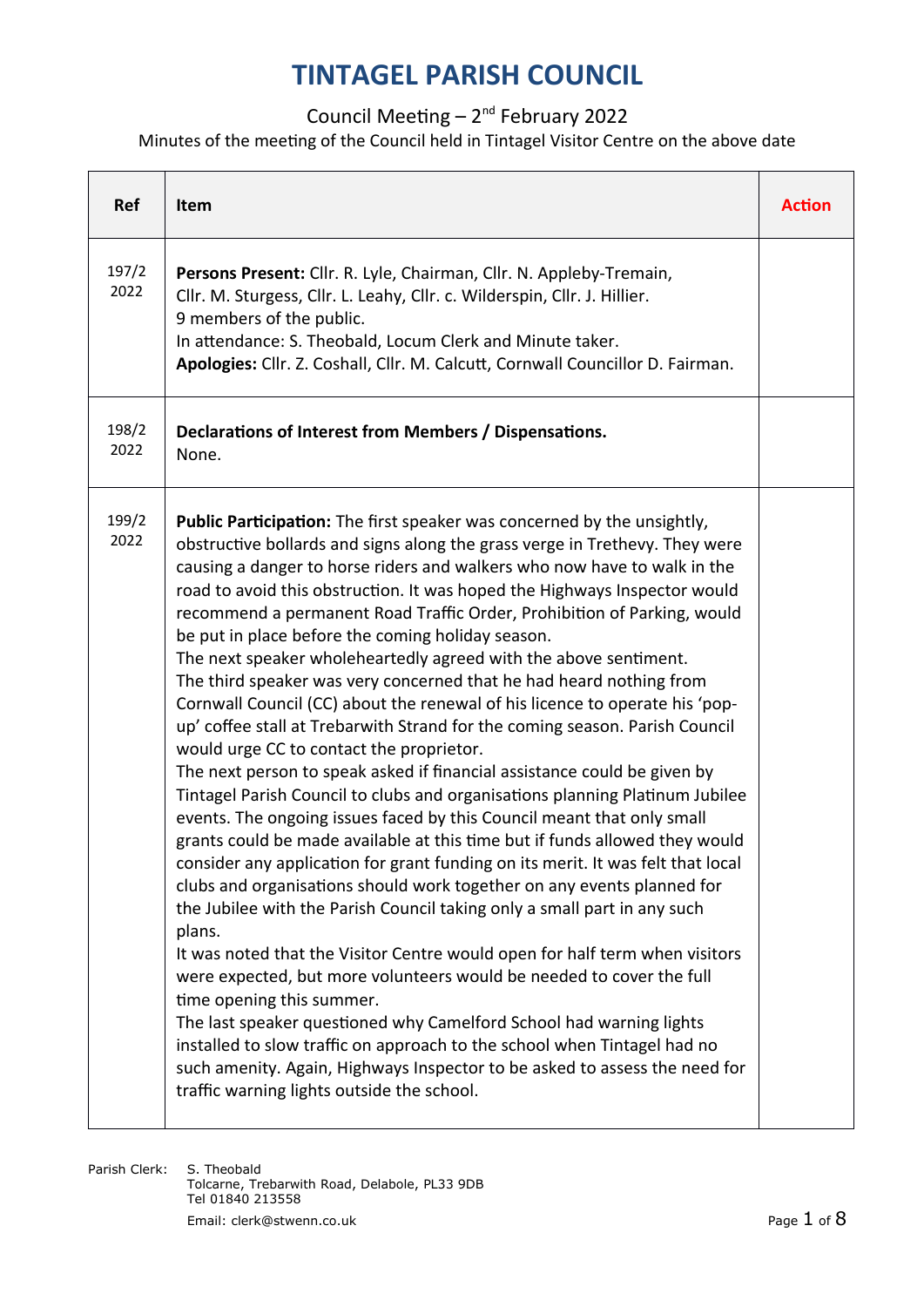Council Meeting – 2nd February 2022

| 200/2<br>2022 | Minutes of Council Meeting: 12 <sup>th</sup> January 2022.<br>It was RESOLVED that the Minutes of the meeting of Full Council, held on<br>the above date, having been previously circulated and taken as read, be<br>approved and signed. Proposed Cllr. Wilderspin, seconded Cllr. Sturgess<br>and agreed unanimously.                                                                                                                                                                                 |  |
|---------------|---------------------------------------------------------------------------------------------------------------------------------------------------------------------------------------------------------------------------------------------------------------------------------------------------------------------------------------------------------------------------------------------------------------------------------------------------------------------------------------------------------|--|
| 201/2<br>2022 | Vice Chairman: Two nominations were received to fill the vacant post of<br>Vice Chairman. Cllr. Wilderspin was proposed by Cllr. Appleby-Tremain,<br>seconded by Cllr. Sturgess.<br>Cllr. Hillier was proposed by Cllr. Leahy, seconded by Cllr. Lyle.<br>A show of hands vote was called for which showed 3 votes for<br>Cllr. Wilderspin and 1 vote for Cllr. Hillier. Cllr. Wilderspin was duly elected.                                                                                             |  |
| 202/2<br>2022 | <b>Planning Applications for Consultation:</b>                                                                                                                                                                                                                                                                                                                                                                                                                                                          |  |
|               | Application: PA21/11089<br>Proposal: Certificate of Lawfulness for existing use:- The siting of a<br>mobile home and ancillary outbuilding in connection with<br>equestrian use of the land.<br>Location: Trevillick Cottage Trevillick Tintagel Cornwall PL34 0DN<br>Support for this application was proposed by Cllr. Wilderspin, seconded by<br>Cllr. Appleby-Tremain. Agreed unanimously with the condition it continues<br>to have equestrian/ Agricultural use only.                             |  |
|               | Application: PA21/11904<br>Location: Barras House Atlantic Road Tintagel Cornwall PL34 0DH<br>Proposal: proposed rear extension<br>Support for this application was proposed by Cllr. Sturgess. Agreed.                                                                                                                                                                                                                                                                                                 |  |
|               | Application: PA22/00219<br>Location: Swimming Pool Site Behind Kays Mews Fore Street Tintagel.<br>Proposal: Reserved matters in respect of PA18/09169 (Outline planning<br>permission with some matters reserved: Two new dwellings) with non<br>compliance of Condition 1 of PA19/04024 dated 27.01.2020.<br>Support for this application was proposed by Cllr. Appleby-Tremain,<br>seconded by Cllr. Leahy. Agreed unanimously with the condition that<br>sufficient off street parking was included. |  |
|               | Application: PA22/00429.<br>Location: Dun Rovin Atlantic Close Treknow Tintagel PL34 OEL<br>Proposal: Build a new garage at the end of the drive, extend the<br>existing, adjoining garage slightly and create an open plan kitchen-<br>dining room, with a small utility room. Remove existing,<br>decommissioned chimney.<br>Support for this application was proposed by Cllr. Sturgess, seconded by<br>Cllr. Hillier and agreed unanimously.                                                        |  |
|               | Application: PA22/00464.<br>Location: Sunnycliff, Trebarwith Strand. Tintagel.<br>Proposal: Alterations and extensions to existing dwelling.                                                                                                                                                                                                                                                                                                                                                            |  |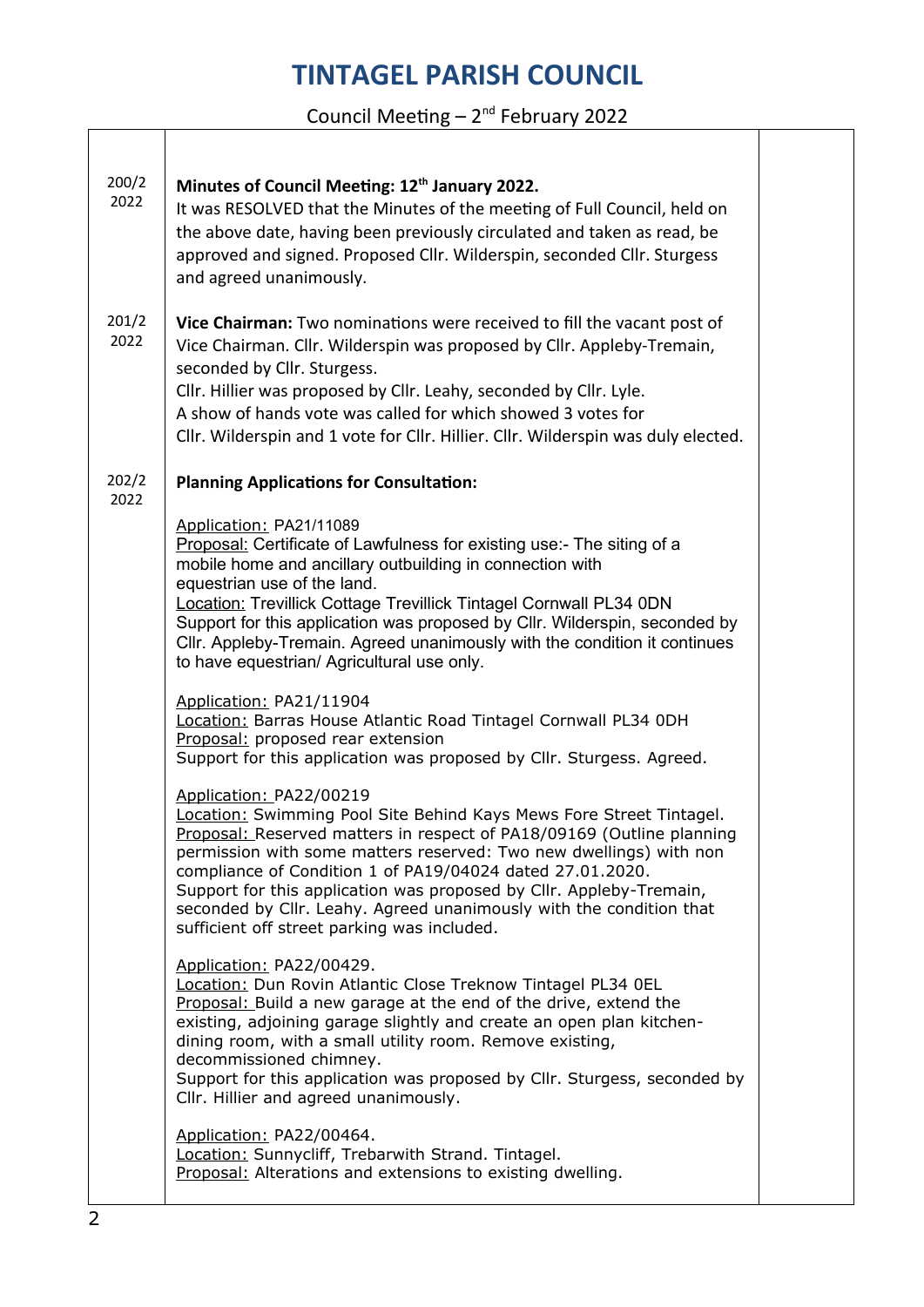Council Meeting – 2nd February 2022

┱

| The above application to be scrutinised by all Councillors and their<br>decision notified to the Clerk.                                                                                                                                                                                                                                                                                                                                                                                              |  |
|------------------------------------------------------------------------------------------------------------------------------------------------------------------------------------------------------------------------------------------------------------------------------------------------------------------------------------------------------------------------------------------------------------------------------------------------------------------------------------------------------|--|
| <b>Planning Decisions Received:</b><br>Application: PA21/10821 APPROVED<br>Location: Besloe Road From Trebarwith Road To Treligga Downs<br>Road Trebarwith Delabole PL33 9D<br><b>Proposal:</b> Listed Building consent for the renovation of a Grade II<br>Listed.                                                                                                                                                                                                                                  |  |
| Application: PA21/08036 APPROVED<br><b>Applicant: Willenhall Holdings</b><br>Location: Trecarne Farm Treligga Downs Road Delabole PL33 9DL<br>Proposal: Construction of 3 detached dwellings, modification of<br>existing field access, construction of Cornish hedging, provision of<br>private foul drainage, demolition and clearance of second world<br>war structure and remains and associated tree/shrub planting<br>with variation of condition 2 of decision PA20/07365 dated<br>09.11.2020 |  |
| Application: PA21/10705 APPROVED<br>Location: Tregonia Atlantic Road Tintagel Cornwall PL34 0DD<br>Proposal: Householder application for s/s side extension to form<br>garage/store and en-suite. Demolish existing garage.                                                                                                                                                                                                                                                                          |  |
| Application: PA21/11315 APPROVED<br>Applicant: St Nectans Glen Ltd<br>Location: The Hermitage And Waterfall Trethevy Tintagel Cornwall<br><b>PL34 OBE</b><br>Proposal: Works to trees subject to a Tree Preservation Order (TPO),<br>works include 10x Ash (T11, T34, T91, T106, T113, T151, T155,<br>T367, T384 and T395) fell -proactive management of ash dieback<br>disease                                                                                                                      |  |
| Application: PA21/11995 APPROVED<br>Location: Land North Of Pendragon House Trevillick Tintagel<br>Cornwall.<br>Proposal: Application for a non material amendment to the<br>previously approved application PA20/07169 dated 02.03.2021 for<br>the design of the dwelling. (No changes to footprint, finished floor<br>levels or height of building).                                                                                                                                               |  |
| Application: PA21/06767 REFUSED<br>Location: Land South West Of Jacks Mews Atlantic Road Tintagel C<br>Proposal: Proposed cottage on site of former two storey garage /<br>store building.                                                                                                                                                                                                                                                                                                           |  |
|                                                                                                                                                                                                                                                                                                                                                                                                                                                                                                      |  |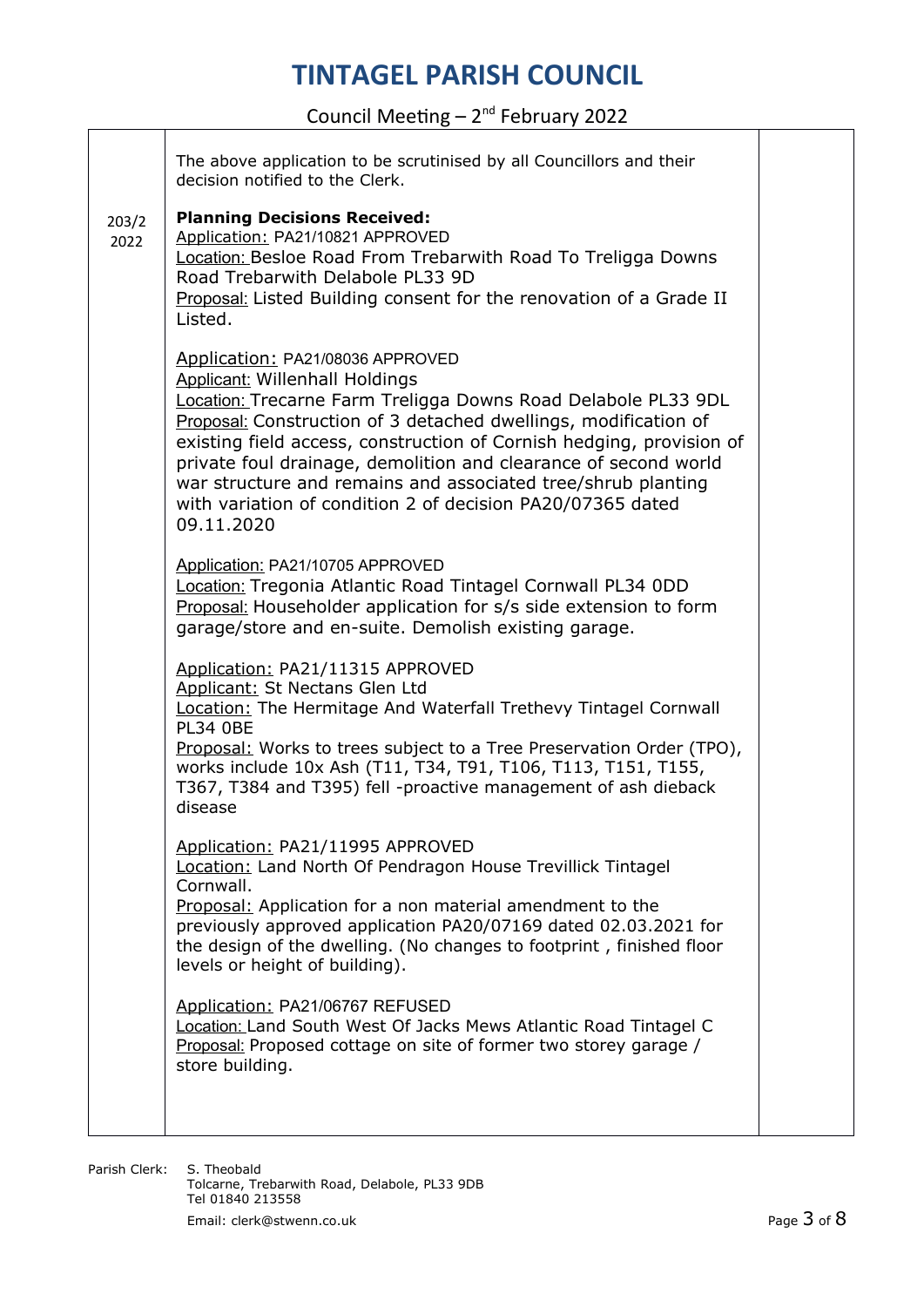#### Council Meeting  $-2^{nd}$  February 2022

T

| 204/2<br>2022 | Finance Report: 2 <sup>nd</sup> February 2022.<br>It was RESOLVED to adopt the Finance Report as above including<br>budget v actual, expenditure to date, authorise payment of accounts<br>outstanding and agree the bank reconciliation so presented.<br>Accounts in the sum of £5371.42 were scheduled for payment.<br>Cllr. Wilderspin proposed approval of these accounts, seconded by Cllr.<br>Hillier and agreed unanimously. These accounts had been scrutinised by<br>two Councillors prior to the meeting.                                                                                                                                                                                |  |
|---------------|----------------------------------------------------------------------------------------------------------------------------------------------------------------------------------------------------------------------------------------------------------------------------------------------------------------------------------------------------------------------------------------------------------------------------------------------------------------------------------------------------------------------------------------------------------------------------------------------------------------------------------------------------------------------------------------------------|--|
| 205/2<br>2022 | <b>Public Toilets:</b> A report was received from Cllrs. Hillier and Leahy on<br>possible options to get the toilets in Trevena Square and the Visitor<br>Centre fully open and pay on entry before Easter. Having studied the<br>report it was agreed that a local Electrical Contractor should be engaged<br>to overhaul the entry system and repair any faults found.<br>The re-instatement of Bossiney toilets to be held over for the time<br>being.<br>It was agreed that Councillors should meet with Cornwall Council to<br>assess the refurbishment requirements by CC of Trebarwith Strand<br>toilets prior to a possible devolution of ownership to Tintagel Parish<br>Council in 2023. |  |
| 206/2<br>2022 | Public Meeting: It was agreed that two public meetings be held to gauge<br>opinion on various matters, with special attention to gauging opinion as to<br>whether the residents had enthusiasm for the production of a<br>Neighbourhood Development Plan for the Parish, and ideas and<br>suggestions for celebration of the Platinum Jubilee of Her Majesty The<br>Queen.<br>It was agreed that two public meetings be organised. The first on Thursday,<br>17 <sup>th</sup> February at 7.30pm in Tintagel Social Hall, the second on Saturday, 19 <sup>th</sup><br>February at 11am in Treknow Village Hall. To be advertised by posters on<br>all notice boards and on the council web site.   |  |
| 207/2<br>2022 | Byways and Rights of Way: Cllr. Appleby-Tremain raised her concerns over<br>the poor state of the footpaths, byways and Rights of Way within the<br>parish. Some were found to be overgrown and impassable. Council was<br>advised to join the Local Maintenance Partnership scheme administered by<br>Cornwall Council, and to employ a qualified contractor to cut the paths,<br>stiles etc on a regular approved schedule of works. It was agreed Tenders<br>be invited to carry out the work on a regular basis.                                                                                                                                                                               |  |
| 208/2<br>2022 | Christmas Lights Committee: To RECEIVE a report from Cllr Coshall. In the<br>absence of Cllr. Coshall this item held over to next meeting.                                                                                                                                                                                                                                                                                                                                                                                                                                                                                                                                                         |  |

Т